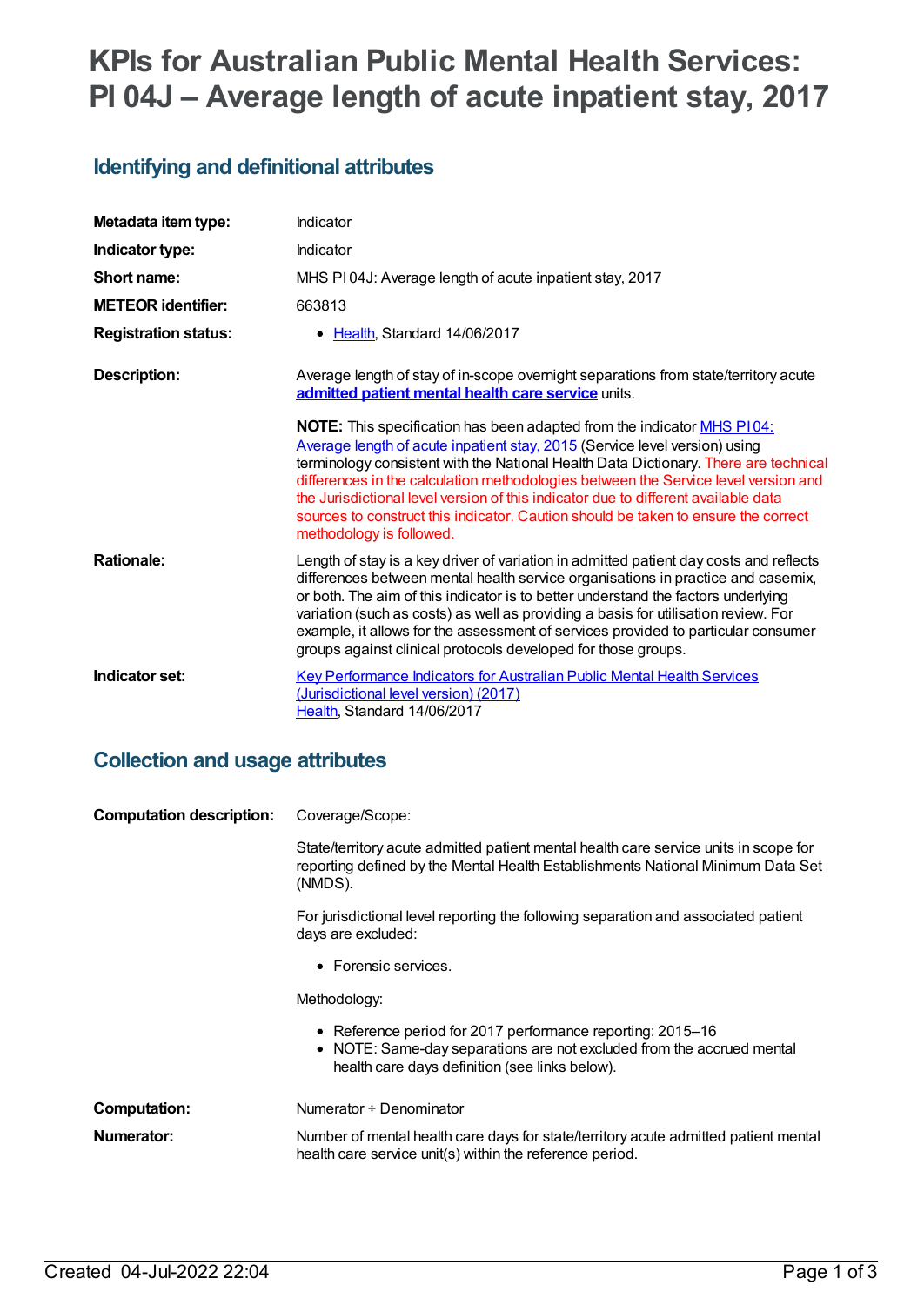| <b>Numerator data elements:</b> | Data Element / Data Set-                                                                                                                       |
|---------------------------------|------------------------------------------------------------------------------------------------------------------------------------------------|
|                                 | Establishment-accrued mental health care days, total N[N(7)]                                                                                   |
|                                 | NMDS / DSS                                                                                                                                     |
|                                 | Mental health establishments NMDS 2015-16                                                                                                      |
|                                 | Data Element / Data Set-                                                                                                                       |
|                                 | Specialised mental health service—admitted patient care program type, code<br>N                                                                |
|                                 | NMDS / DSS                                                                                                                                     |
|                                 | Mental health establishments NMDS 2015-16                                                                                                      |
| Denominator:                    | Number of separations from state/territory acute admitted patient mental health<br>care service unit(s) occurring within the reference period. |
| <b>Denominator data</b>         | Data Element / Data Set-                                                                                                                       |
| elements:                       | Establishment-number of separations (financial year), total NJNNNNN]                                                                           |
|                                 | NMDS / DSS                                                                                                                                     |
|                                 | Mental health establishments NMDS 2015-16                                                                                                      |
| Disaggregation:                 | Service variables: Target population.                                                                                                          |
|                                 | Consumer attributes: not available.                                                                                                            |
| <b>Disaggregation data</b>      | Data Element / Data Set-                                                                                                                       |
| elements:                       |                                                                                                                                                |
|                                 | Specialised mental health service-target population group, code N                                                                              |
|                                 | NMDS / DSS                                                                                                                                     |
|                                 | Mental health establishments NMDS 2015-16                                                                                                      |

## **Representational attributes**

| <b>Representation class:</b> | Mean (average)          |
|------------------------------|-------------------------|
| Data type:                   | Real                    |
| Unit of measure:             | Time (e.g. days, hours) |
| Format:                      | N[NN].N                 |
|                              |                         |

#### **Indicator conceptual framework**

| <b>Framework and</b> | Efficient |
|----------------------|-----------|
| dimensions:          |           |

**[Appropriate](https://meteor.aihw.gov.au/content/584871)** 

#### **Accountability attributes**

Benchmark: State/territory level